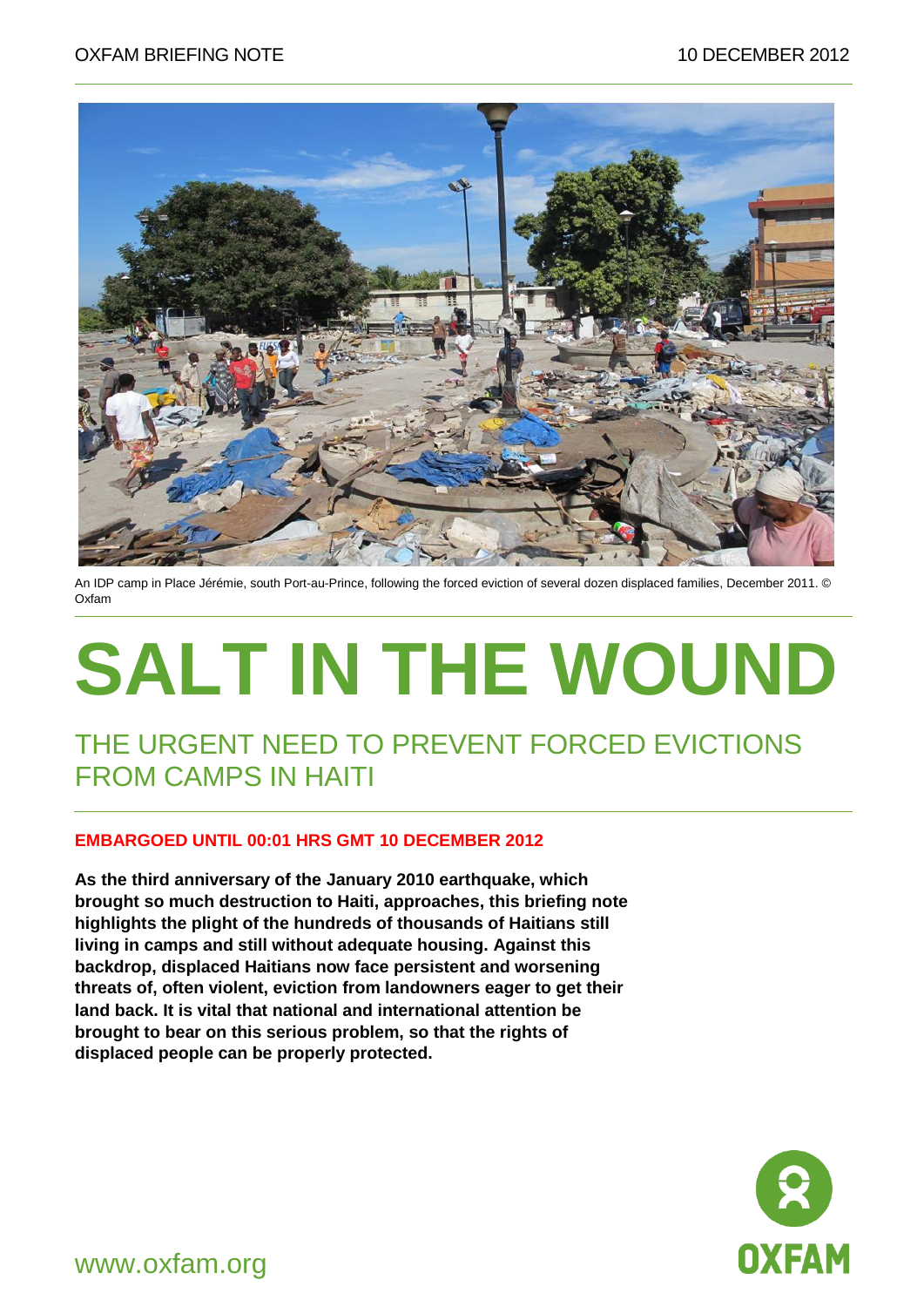# 1 INTRODUCTION

The powerful earthquake of 12 January 2010 left 1.5 million Haitians homeless. By the end of October 2012, the displaced population was estimated at 358,000 people, living in 496 camps and informal sites.<sup>1</sup> This decline in the numbers of displaced people is due partly to the implementation of several return and relocation programmes, including the Haitian government's16/6 Project<sup>2</sup> (run by the Housing and Public Buildings Unit, or UCLBP to the French acronym) and other similar projects run by partners of the Emergency Shelter and Camp Coordination–Camp Management (E-Shelter & CCCM) Cluster. 3

This reduction in the number of people living in camps is also partly due to forced evictions.<sup>4</sup> In the months following the earthquake, an ever increasing number of landowners have sought to get their land back. Most found their land occupied from the outset without their consent. They have sometimes resorted to forced evictions,<sup>5</sup> using various means, including threats, intimidation, stone throwing, destroying tents, physical aggression, fires and other violent acts. In some cases, municipal authorities are behind the evictions.<sup>6</sup> Evicted families and those under the threat of eviction have no protection and rarely have access to legal assistance.<sup>7</sup>

According to Oxfam<sup>8</sup> and to witness statements<sup>9</sup> following the eviction of some 100 displaced families from Place Jérémie in south Port-au-Prince, some of the evicted families received envelopes containing money. Other camp families tried to protest against their eviction and refused to accept the envelopes. In response, they received death threats, and their tents were destroyed without due process.

Up to August 2012,<sup>10</sup> around 61,000 people had been evicted from 152 camps. Another 78,000 people housed in 121 camps are currently threatened with eviction. Of the 121 camps currently under threat of forced evictions, around 96 per cent of these camps are located on private property. According to Oxfam's latest survey, 86 per cent of the people in the camps lack the financial resources to leave, and the majority do not have jobs in the formal economy. The internally displaced persons (IDPs) who remain in camps live in extreme poverty, with 60 per cent reporting that they ate one meal or fewer per day.<sup>11</sup>

The problem of forced evictions has many sides. The right to private property is acknowledged and guaranteed by the Haitian constitution of 1987, but the constitution, as well as many international legal instruments, also recognizes the right to decent housing.<sup>12</sup> These include the International Covenant on Economic, Social and Cultural Rights, whose ratification by the Haitian parliament on 31 January 2012 was hailed as an important step in broadening the scope of human-rights protection in the country.<sup>13</sup> From a legal perspective, the government has ratified various texts, but from an institutional point of view, there are virtually no structures in place to take care of, and protect, the rights of IDPs who are victims of, or are threatened with, forced eviction.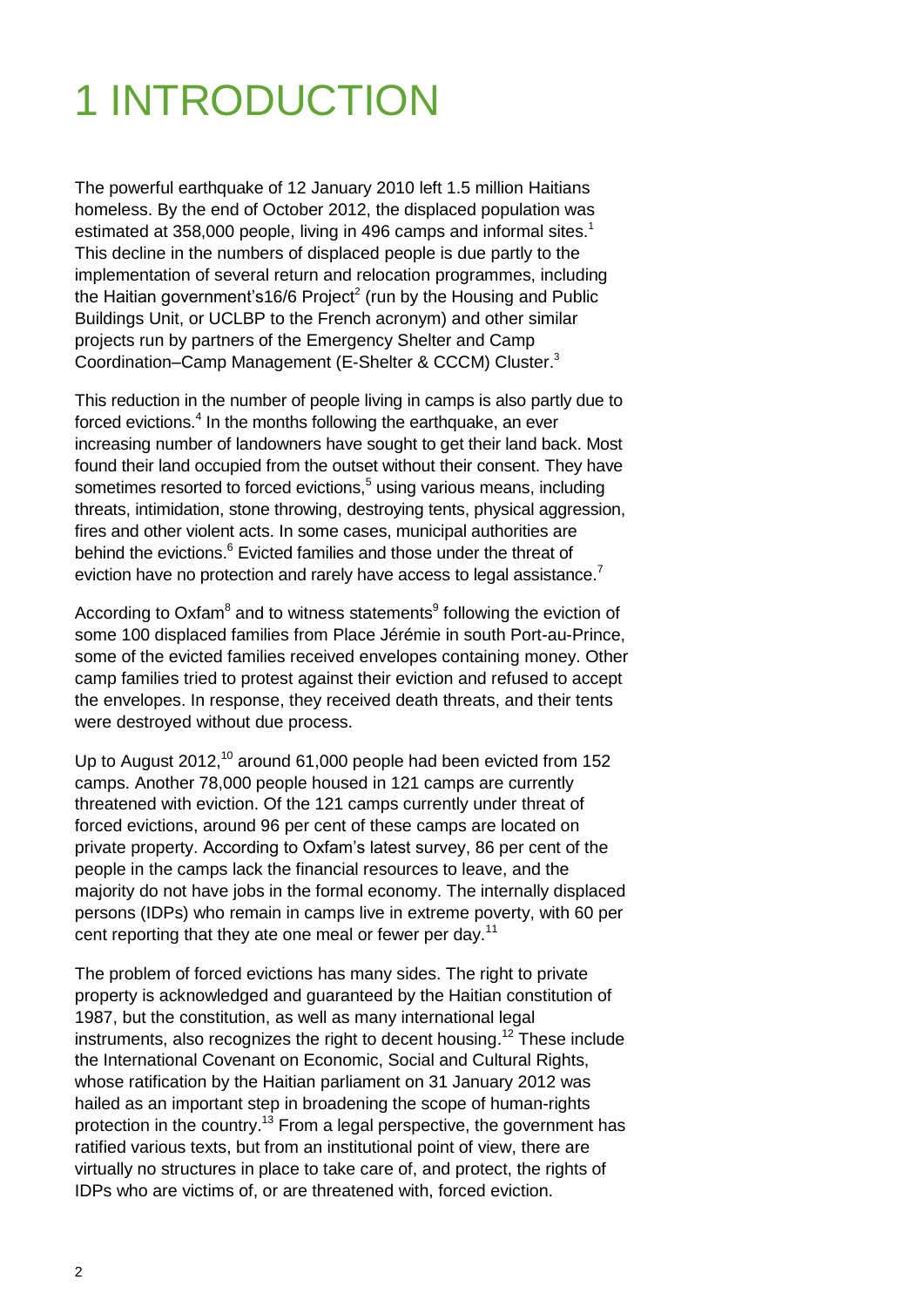| Some key figures                                                                                                          |               |
|---------------------------------------------------------------------------------------------------------------------------|---------------|
| Displaced population, October 2012                                                                                        | 357,785       |
| Displaced families, October 2012                                                                                          | 90,415        |
| Decrease in the number of displaced individuals<br>between July 2010 and October 2012                                     | 77%           |
| Total number of sites, October 2012                                                                                       | 496           |
| Number of sites on private land, October 2012                                                                             | 372           |
| Number of sites facing the threat of eviction since July 2010                                                             | 420           |
| Number of sites currently facing forced evictions, August 2012                                                            | 121           |
| Number of people evicted (July 2010 to August 2012)                                                                       | 60.978        |
| Number of people under threat (as of August 2012)<br>Percentage of people living on private land under threat of eviction | 78,175<br>96% |

Source: Displacement monitoring matrix, IOM report (October 2012) / Report on forced evictions (August 2012)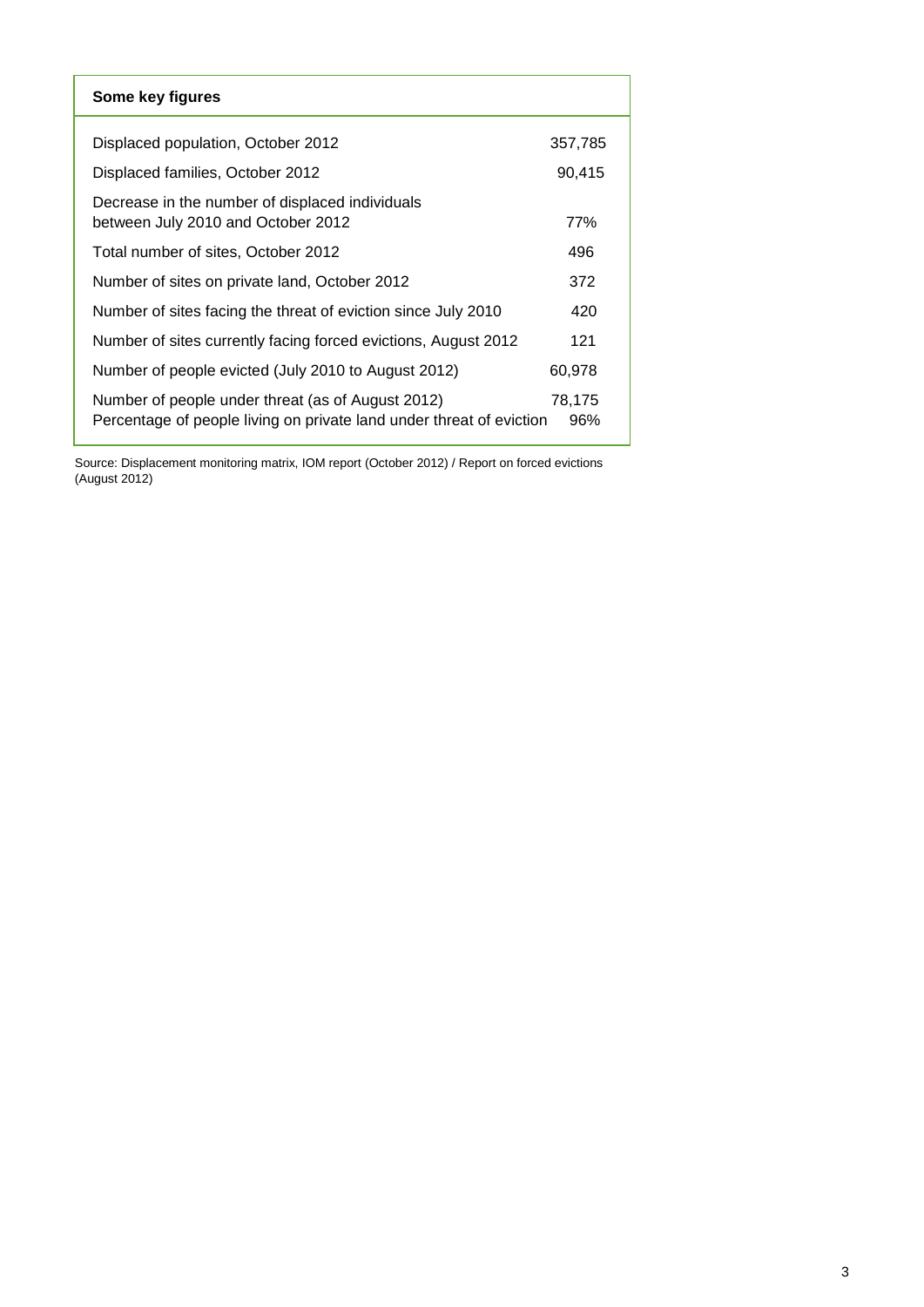# 2 VULNERABILITY AND PROTECTION OF IDPs

Oxfam witnessed the situation of several IDPs worsen following their forced eviction. People who are facing intimidation or violence from landowners, their proxies or criminal gangs have little means to protect themselves. Generally, they call on the Haitian National Police, a judge or human rights organizations for assistance. In the Place Mausolée camp, a fire in the middle of the night forced residents to leave without being able to take their personnel belongings. A 12-year-old girl perished in the blaze.

Evicted families have frequently been made moved to zones at high risk from natural hazards. In the Don Bosco camp, in Carrefour, evicted families were forced to live with friends in confined spaces next to a ravine, with no access to basic services such as water or latrines.<sup>14</sup>

'After the earthquake, I lost everything. My three-year-old child no longer goes to school. He was kicked out of school because I hadn't paid his school fees. I haven't got the means to pay them. On top of that, I'm stressed and living in fear, because I don't know when the landowner will come back and demand that we leave the premises. I don't know where to go. I'm prepared to face the landowner's reaction, whatever the cost.'

*Marjorie, aged 29, has been living in the AVIC camp since January 2010. Before the earthquake, she sold second-hand shoes, which enabled her to earn a modest living.*

Housing accounts for a considerable share of the expenditures of lowincome Haitian households. A family forcibly evicted from a camp without any housing solution faces the risk of falling heavily into debt. High rents and families' inability to pay them frequently make it impossible for those leaving the camps to return to their former neighbourhoods. Given the inter-relationship and interdependence of all human rights, forced evictions infringe on other rights in addition to the right to adequate housing.<sup>15</sup> Some evicted IDPs receive money, and but this is rarely enough to pay for both food and school fees. IDPs should not have to sacrifice one right to ensure others.

In the opinion of one sociologist,<sup>16</sup> 'These people are becoming rootless within their home country. They used to have a practice, a social existence associated with a particular environment, anchored in social networks. Once they have left their place of residence, families lose their roots, which makes them more fragile'. Social ties – what many call 'social capital' – such as the means to find a job, share food or obtain safe child care, are an essential resource for survival. The development of social networks in IDP camps had somewhat formalized their precarious situation, but readapting to yet another environment becomes increasingly complex. Women, children, the elderly and the disabled are disproportionately affected in the event of forced evictions. Women are particularly vulnerable due to the large proportion of household chores they carry out and the discrimination they suffer in terms of property rights, violence and sexual abuse when they do not have a home.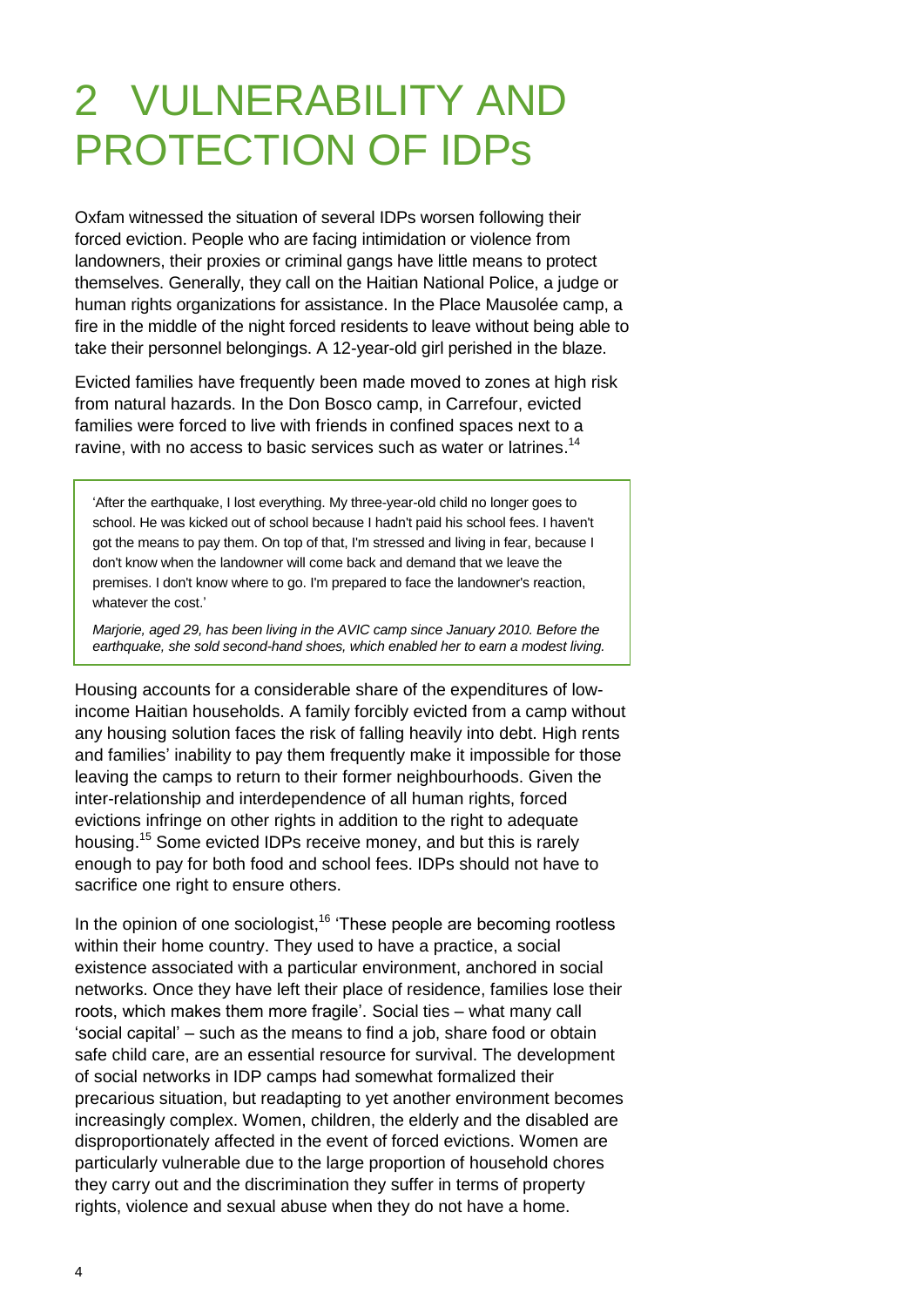# 3 PROGRESS AND **OBSTACLES**

Despite the efforts of various national and international actors to provide return and relocation solutions to IDPs, up until now there has been no systematic effort to address forced evictions, in terms of either a coordinated legal response to the human-rights violations or a political response in the form of a comprehensive return and relocation policy. Camps on private land from been excluded from return and relocation programmes targeting public spaces.

## THE NATIONAL GOVERNMENT

The Haitian government has adopted a partial response to the matter of displaced Haitians. However, on the issue of forced evictions, the highest levels of the government have never made any commitments. Humanitarian agencies had demanded that the previous Préval-Bellerive administration enact a moratorium on forced evictions, but the authorities never officially took action. Having analyzed the situation, one university professor $17$  said:

'We can't ask the government to commit itself to this approach, because it if commits itself, it will have to become responsible. It doesn't want to clash with its traditional allies, most of whom are major landowners. It's the government's choice to ignore its citizens' right to adequate housing'.

It should be acknowledged that the current Martelly administration has undertaken considerable efforts to implement the 16/6 Project. This initiative has engaged the president, his cabinet and the international community. It has helped around 44,000 displaced persons, or 11,000 families, to return to their home districts.<sup>18</sup> In terms of numbers alone, 16/6 has had very positive results, leading to a second phase that targets the most vulnerable camps, as well as schools and land where residents face the threat of eviction.

However, the project is limited by long-standing challenges such as the lack of land registers, considerable poverty and the high number of tenants and camps still in existence. The issue of the right to adequate housing requires immediate attention from national authorities and remains the best solution with a view to gradually closing as many camps as possible.<sup>19</sup>

In April 2012, the government drew up a national housing policy and launched a Multi-stakeholder Forum on Housing tasked with solving the structural problems associated with shelter and housing. It has been asked to consider such questions as land-use planning and zoning, construction rules, disaster risk reduction and environmental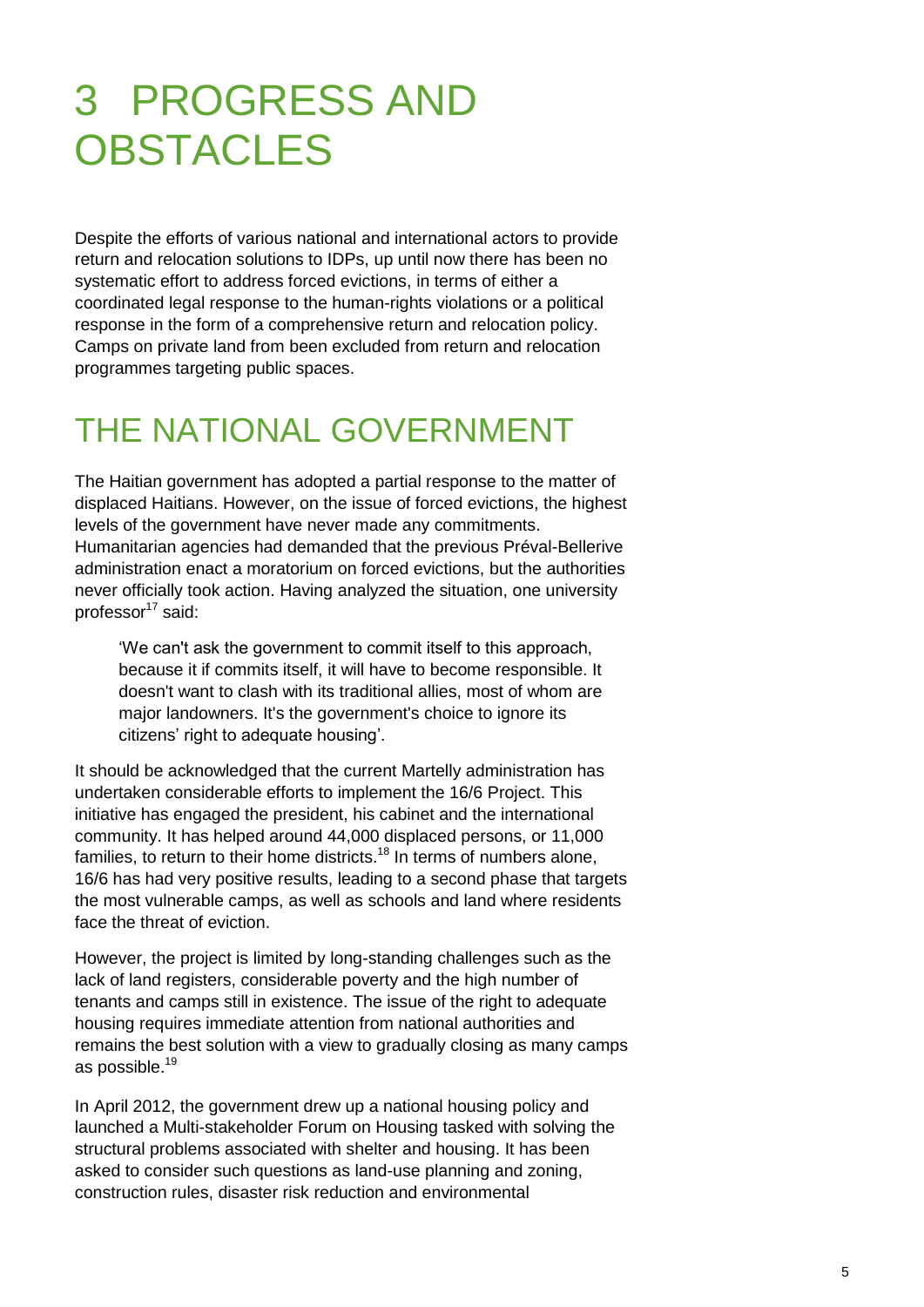management. However, if the issue of evictions remains off the table for discussion, the situation for IDPs will only become more pressured.

## LOCAL AUTHORITIES

Local authorities were suffering from a chronic lack of resources prior to the earthquake. After the earthquake, the situation has worsened. Many municipal governments lacked sufficient resources to deal with the arriving wave of IDPs and have been unable to defend their rights. In some cases, landowners have pressured mayors by asking them to intervene directly to return their properties.

The reactions from local authorities have varied from one place to the other. For example, following the earthquake, the mayor of Croix-des-Bouquets<sup>20</sup> convened a taskforce that brought various land and shelter stakeholders together and signed agreements with some 40 private landowners to implement moratoriums<sup>21</sup> in favour of the municipality's IDPs. Despite his efforts, the mayor faced numerous challenges and obstacles including limited capacity; added administrative responsibilities in the camps; lack of security; non-existent social protection systems; dependence on a state that was on its knees and on humanitarian organizations; and caution with regard to the laws and international agreements applicable in a disaster situation.

In other municipalities, reactions were less energetic. 'The mayor is there to accompany people, not to make decisions', said the mayor of the metropolitan region of Port-au-Prince during negotiations with various actors and a landowning religious community.<sup>22</sup> In some cases, mayors' lack of commitment has resulted from their lack of knowledge of IDPs' rights and a lack of political will to gain this. In the worst cases, they have participated in the evictions.

### INTERNATIONAL AGENCIES

Humanitarian organizations have been working since 2010 to monitor forced evictions, prevent them whenever possible and defend those threatened with them. However, these efforts have had limited results, and the number of IDPs at risk of forced eviction continues to increase at an alarming pace. Since April 2010, the UN Humanitarian Coordinator's Office has lobbied the Haitian government to address this issue, but to date the state has not adopted its recommendations.<sup>23</sup>

Meanwhile, members of the Housing-Land-Property (HLP) working group<sup>24</sup> have developed practical and operational guidelines for a coordinated response to forced evictions. While these do not provide a complete response, the standard operating procedures that the HLP working group has developed provide a set of measures and good practices for a coordinated and harmonized response.<sup>25</sup> Thanks to the mediation and negotiation measures that the HLP working group and its parent Protection Cluster promote, several international agencies have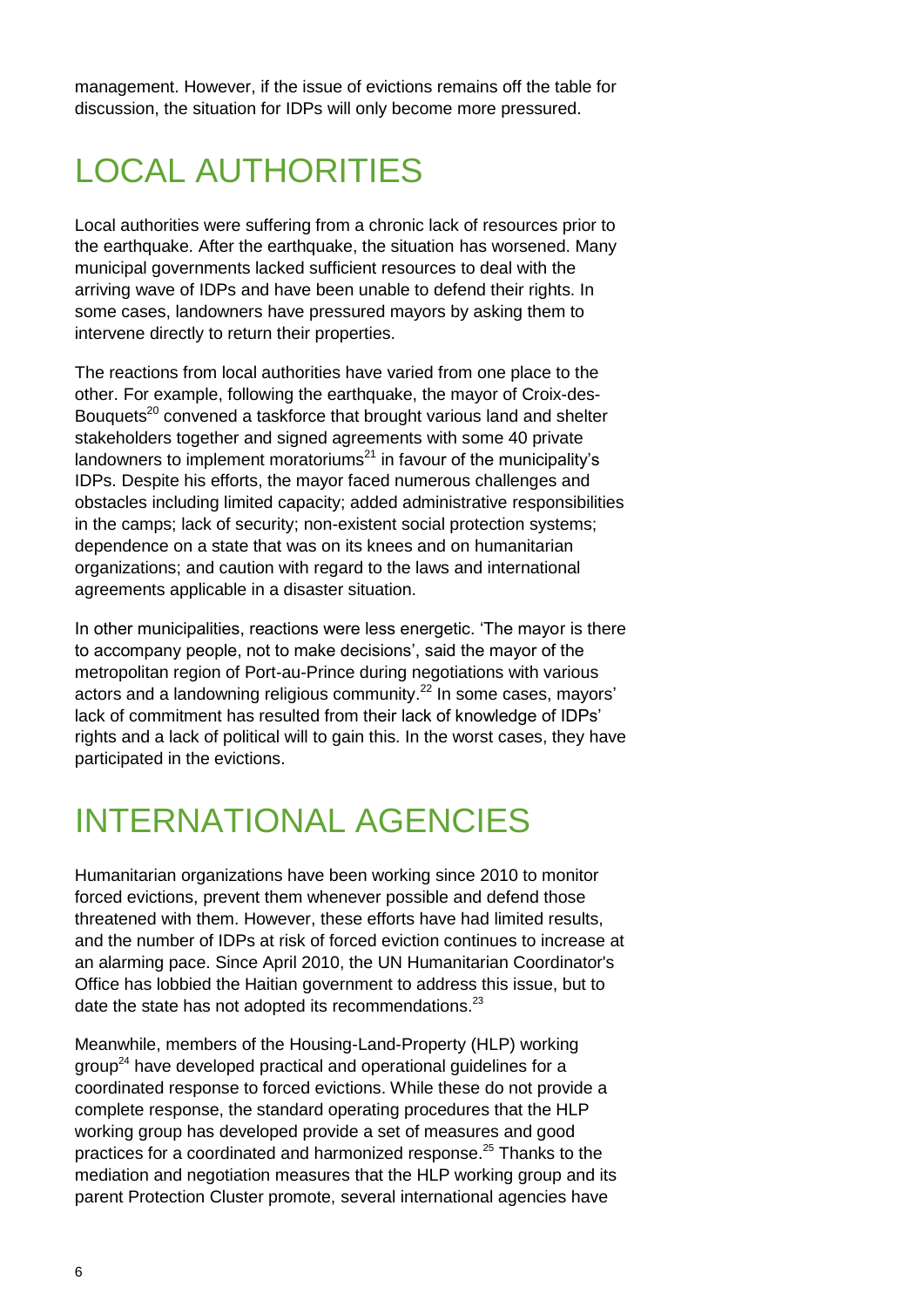obtained moratoriums on forced evictions from landowners in individual cases.

This effort to optimize the work of all parties involved with forced evictions has been very positive. However, it failed to meet the expectations of protection actors and international agencies that wanted a stronger position. Lobbying against forced evictions is politically more sensitive. For example, the capacity of the Office of the UN High Commissioner for Human Rights to act independently at the same as being integrated with the UN stabilization mission is limited because of the many other political issues at stake.

Ultimately, the international humanitarian community has publicly declared its opposition to forced evictions in Haiti<sup>26</sup> that increase the vulnerability of the people living in the camps.

## CIVIL SOCIETY

A coalition of Haitian organizations, including an IDP association, has mobilized to defend the right to housing and push for recognition of IDP rights. This fight for displaced people takes several forms including press releases, sit-ins, seminars, open letters, conferences, reports, and meetings with government actors. The coalition also carries out awareness raising and training with camp committees. Despite the coalition's limited capacity, they must now develop a proactive strategy on forced evictions and the implementation of 16/6. For example, the coalition could formulate clear proposals on re-housing IDPs and returning them to their home districts. It could also assess projects already under way and participate in the government's Multi-stakeholder Forum on Housing. However, we must acknowledge that Haitian organizations face numerous challenges, such as extremely weak structures, a lack of resources and marginalization by international agencies in their interventions.

## LANDOWNERS

The vast majority of landowners<sup>27</sup> allowed IDPs to occupy their holdings in response to humanitarian need and out of a sense of responsible citizenship. As one landowner representative put it, 'The government must understand the sacrifices landowners have made by allowing the displaced to settle on their private property. It should have been more responsible.<sup>'28</sup> Now, three years later, with the camps still active, the property owners are concerned about losing their land. These lawabiding landowners do not want to start legal proceedings against the occupants, since these would be both lengthy and expensive, but the government has not given them any guarantees as to how long the IDPs will remain, let alone any compensation for their generosity. Unfortunately, some landowners have started taking matters into their own hands and are responsible for illegal evictions using violence, intimidation and other means to make IDPs leave.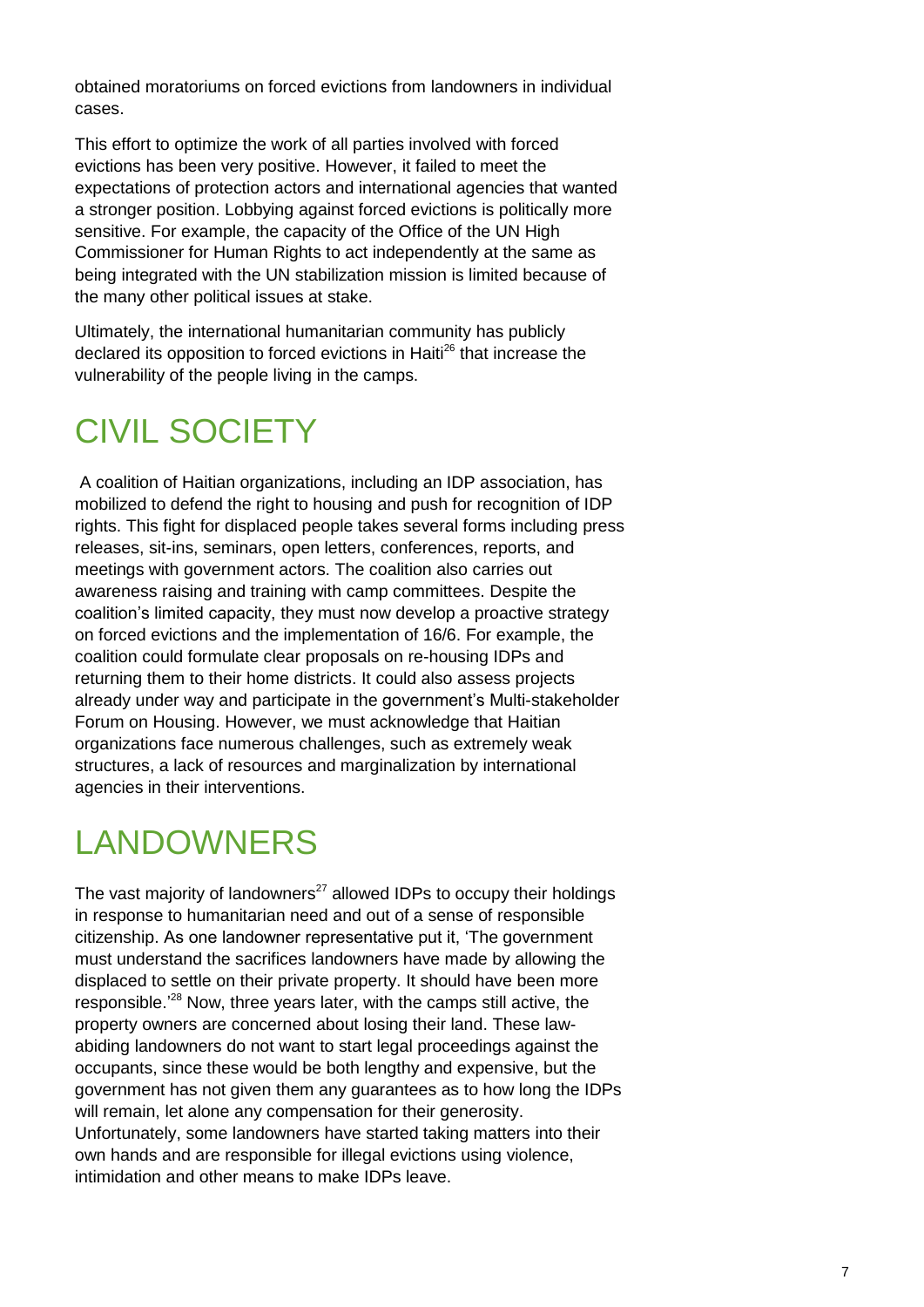In some cases, landowners have even accused international organizations of promoting the settlement of displaced persons on their land by providing services there. A key challenge for landowners is their lack of a representative association organized in such a way as to constitute a genuine interlocutor in the search for housing solutions for the displaced.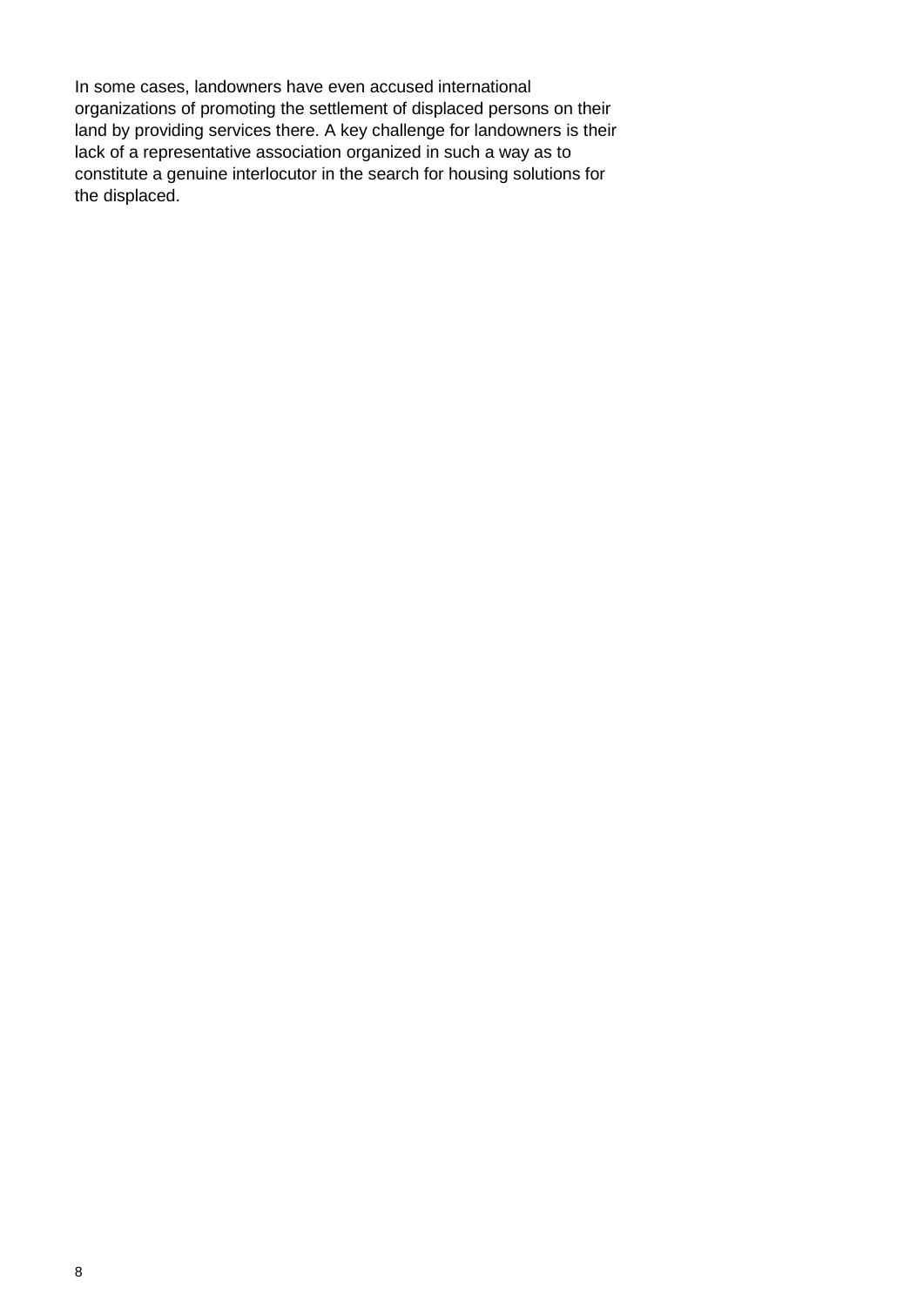# 4 CONCLUSIONS AND RECOMMENDATIONS

With one in five people living in the camps is facing forced eviction, this constitutes a crucial issue to which all key actors involved in the relocation and re-housing of IDPs. The government's return and rehousing project, together with international agencies, has focused almost exclusively on public spaces; however, any solutions that are adopted must take into account IDP families living on private land, particularly those threatened with forced eviction.

The efforts made by the various actors involved in the issue have had limited results. The recognition of IDPs' right to adequate housing should be systematically incorporated into any return and re-housing measures. All of the relevant stakeholders should make a sustained effort to tackle this humanitarian challenge.

#### **The government should:**

- Give the UCLBP a clear mandate to ensure that its national policy on housing, living conditions and urban development includes mechanisms for preventing forced evictions. The Multi-stakeholder Forum on Housing recently launched by the UCLBP should monitor the application of these mechanisms;
- Include all camps, especially camps under threat of forced evictions, in future return and re-housing programmes in order to facilitate the permanent return of displaced populations to their home areas with security and dignity, and with a guaranteed minimum level of access to basic social services and the opportunity to earn an income;
- Recognize that landowners have a legitimate concern about recovery of their property and that the State has a responsibility to them as well. At the same time, the authorities must be rigorous in ensuring that owners do not intimidate or threaten camp inhabitants or resort to other unlawful measures in order to remove them;
- Identify the key landowners and other actors, such as mayors, representatives of the displaced, the UN, international NGOs and Haitian civil-society actors, who can work to achieve sustainable housing solutions for the displaced and thereby prevent forced evictions. The UCLBP must play the lead role in this effort.

#### **The UN should:**

- Ensure that its humanitarian agenda includes, as a priority, the issue of forced evictions and the threat thereof as violations of the right of IDPs to adequate housing;
- Push the Haitian government, via the UCLBP and the Office of Protection of Citizens (Office de Protection Citoyen), to bring together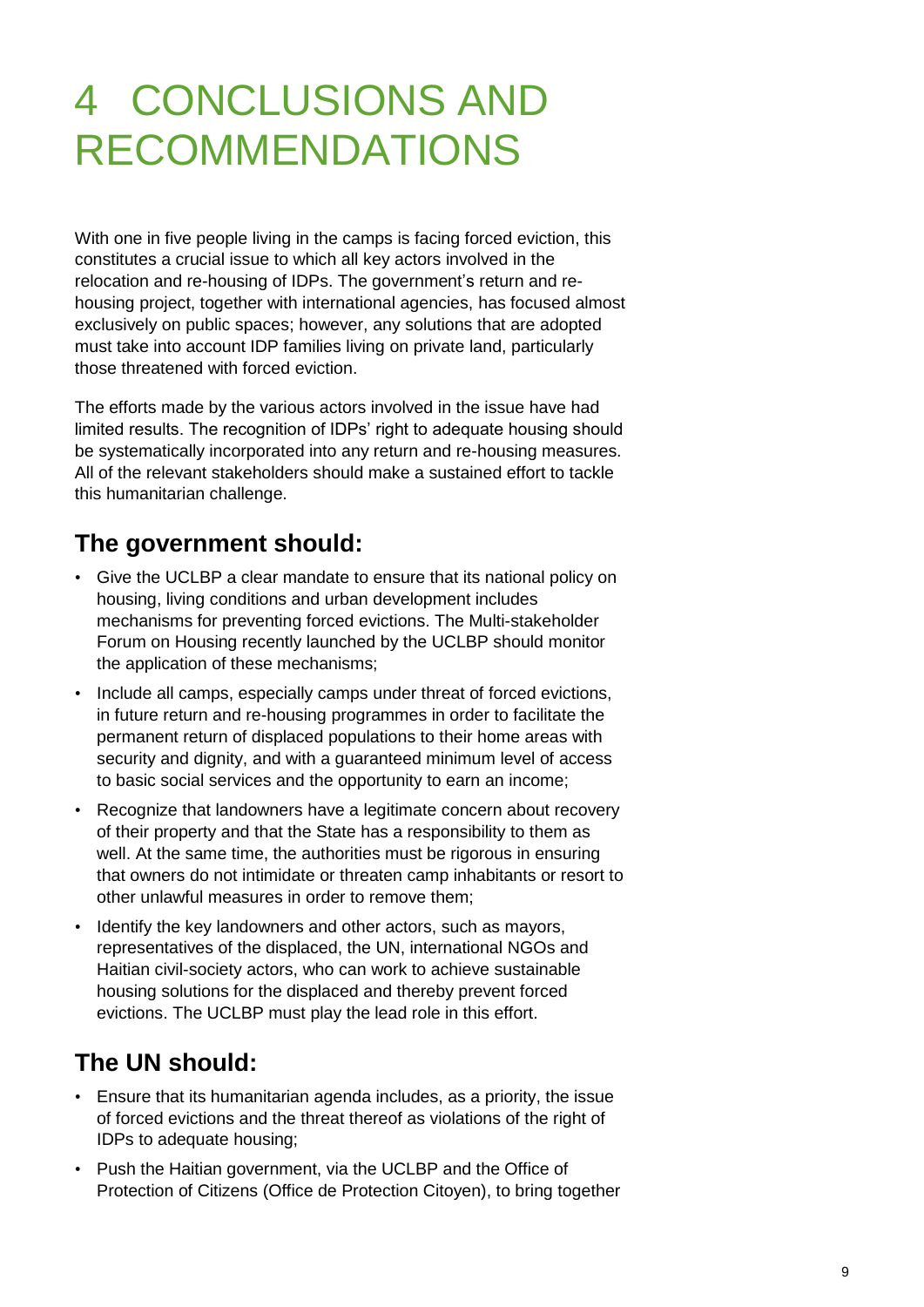the different stakeholders (private landowners, government representatives, camp committees and international agencies) concerning the need to establish mechanisms for preventing forced evictions;

• Encourage government and non-government actors (E-Shelter & CCCM Cluster, UN Human Settlements Programme) to promote rights protection tools, particularly standard operating procedures, and distribute them to stakeholders, and also to support national organizations in lobbying for access to adequate housing.

#### **Donors should:**

• Continue to provide financial support to the government for the implementation of return and relocation programmes, and insist on the need to propose sustainable solutions for the displaced, especially for the most vulnerable and in need of protection.

#### **International NGOs should:**

- Support the government in the implementation of return and rehousing programmes, ensuring that IDPs living in camps under the threat of eviction are dealt with as a priority;
- Provide the necessary technical assistance for creation of programmes to respect and protect the rights of all displaced persons.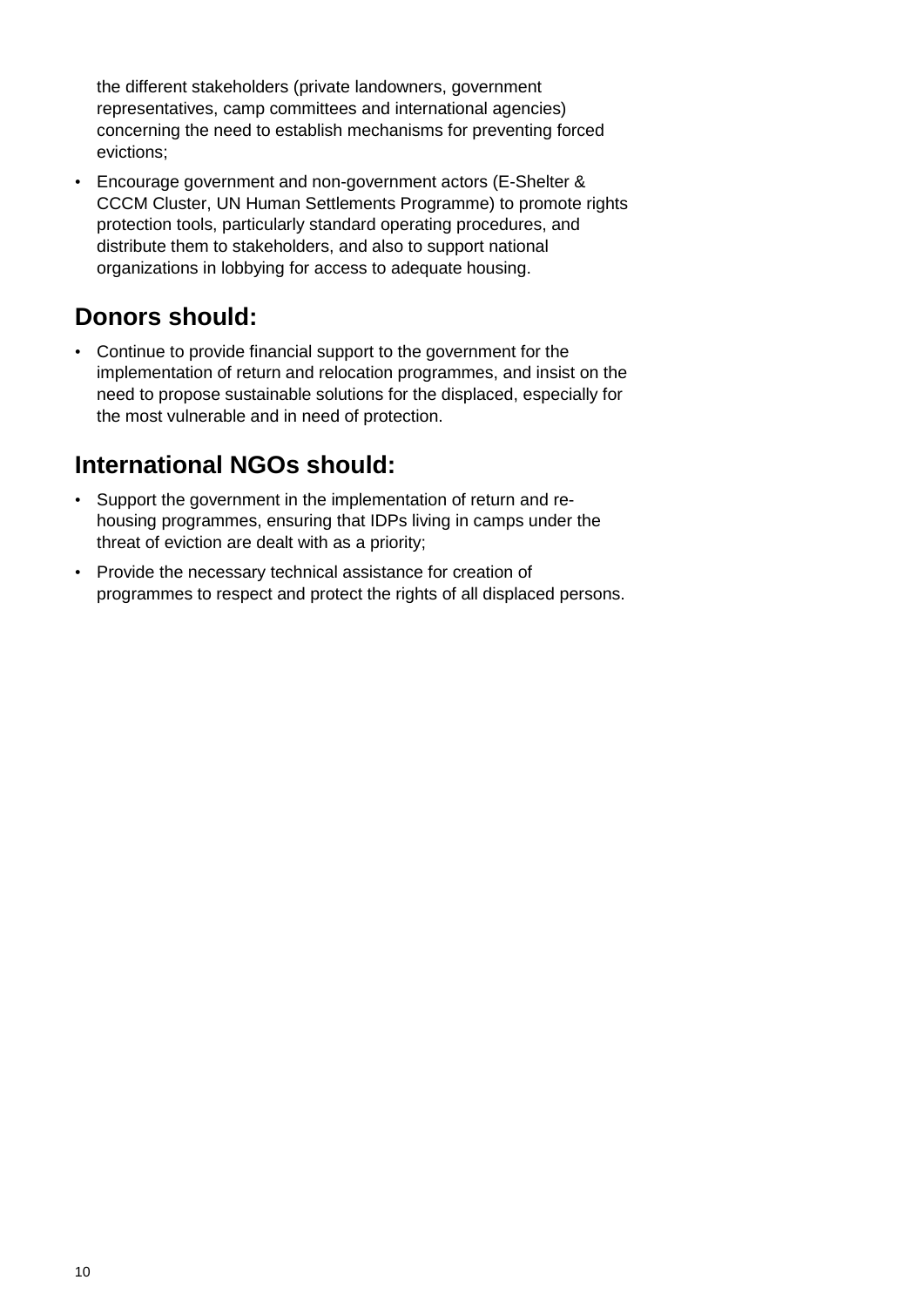## NOTES

- <sup>1</sup> Inter-Agency Standing Committee / -International Organization for Migration Haiti E- Shelter & Camp Coordination and Camp Management (CCCM) Cluster displacement monitoring matrix , October 2012[, http://www.eshelter](http://www.eshelter-cccmhaiti.info/jl/index.php?option=com_content&view=article&id=11&Url)[cccmhaiti.info/jl/index.php?option=com\\_content&view=article&id=11&Url=](http://www.eshelter-cccmhaiti.info/jl/index.php?option=com_content&view=article&id=11&Url)
- $^2$  This integrated project aims to rehabilitate 16 districts of Port-au-Prince with a view to offering the residents there, as well as the displaced people in six associated camps, sustainable housing solutions and improved living conditions via better access to basic services and revenue generating activities.
- <sup>3</sup> E-Shelter & CCCM Cluster, Haiti humanitarian report, September 2012, OCHA. [http://www.eshelter](http://www.eshelter-cccmhaiti.info/jl/index.php)[cccmhaiti.info/jl/index.php](http://www.eshelter-cccmhaiti.info/jl/index.php)
- 4 Forced eviction is defined as: *'The permanent or temporary eviction, against their will and without the provision of legal or other protection, of persons, families or communities from their homes or from land that they occupy',* General Comment no.7 of the UN Committee on Economic, Social and Cultural Rights (1997) <sup>5</sup> Report of the United Nations in Haiti, 2011,
- <http://www.undp.org/content/dam/undp/library/crisis%20prevention/french/UN-Haiti-AR2011-FR.pdf>  $6$  At the Carrefour de l'Aéroport camps, the Delmas municipal authorities intervened with police officers to evict displaced families, claiming that the camp in question was harbouring criminals.
- $7$  Bureau des avocats internationaux, July 2012. Demande d'une enquête sur les violations des droits humains en Haïti, adressé au Président de la Commission Inter-Américaine des droits de l'homme. <http://ijdh.org/wordpress/wp-content/uploads/2012/07/CIDH-lettre-de-demande-de-visite-17-Juillet-2012.pdf>
- <sup>8</sup> Oxfam staff has interviewed dozens of displaced people in various camps and with IDP threatened of forced
- evictions, between July 2010 and December 2012. Visit and interview in Place Jeremie in December 2012
- <sup>9</sup> Collective of organizations for the defence of the rights of the displaced and the promotion of housing rights. Lettre ouverte de plusieurs organisations de Droits Humains aux Autorités du Pays, Report, 26 December 2011. <http://old.garr-haiti.org/?article900>

<sup>10</sup> Report on forced eviction, August 2012, IOM. <http://iomhaitidataportal.info/dtm/>

- <sup>11</sup> Survey conducted by Viv Tankou Moun, Oxfam Quebec, December 2012, full version forthcoming.
- <sup>12</sup> Article 22 of the Haitian Constitution of 1987.
- <sup>13</sup> UN Stabilization Mission in Haiti (MINUSTAH) press release, February 2012.
- <sup>14</sup> Oxfam interviewed twenty evicted families in July 2011.
- <sup>15</sup> UN Committee on Economic, Social and Cultural Rights, Annex IV to General Comment no, 7, 1997.
- <sup>16</sup>Dr Bertony Pierre Louis, sociologist and university professor. Interview conducted on 31 October 2012.
- <sup>17</sup> Interview with a professor from the Faculty of Human Sciences, Université d'Etat, October 2012
- <sup>18</sup>E-Shelter / CCCM (2012) November press release, [http://www.esheltercccmhaiti.info/jl/index.php?option=com\\_content&view=article&id=206:octobre-2012](http://www.esheltercccmhaiti.info/jl/index.php?option=com_content&view=article&id=206:octobre-2012-communique-de-presse) [communique-de-presse](http://www.esheltercccmhaiti.info/jl/index.php?option=com_content&view=article&id=206:octobre-2012-communique-de-presse)
- <sup>19</sup> Internal situation report on forced evictions, Cluster Protection, July 2011.
- <sup>20</sup> Interview conducted on 23 November 2012 with the former mayor, Jean Saint Ange Darius.
- <sup>21</sup> Moratorium that the mayor agreed with private landowners is an agreed delay of approximately two years between the IDP and landowners to occupy a space.
- <sup>22</sup> Negotiation at the Don Bosco camp, Carrefour, August 2010.
- <sup>23</sup> Standard operating procedures for a coordinated response to forced evictions (July 2011). HLP working grou[p,www.onuhabitat.org/haiti](http://www.onuhabitat.org/haiti)
- <sup>24</sup> The technical group on Housing-Land-and-property is a working group on issues related the housing and property, under the auspices of the UN Programme on Human Settlements (UN HABITAT), and at the same time, a sub-group of the Protection Cluster. It is composed of international NGOs and UN agencies.
- $25$  Ibid.

<sup>26</sup> Humanitarian Coordinator's Office, UN Office for the Coordination of Humanitarian Affairs, September 2011.

- $27$  There are both individual and institutional landowners. Institutional landowners include religious and educational institutions, community centres and others.
- <sup>28</sup> Interview with the owner of the Union Adventiste de Delmas mission, 31 November 2012